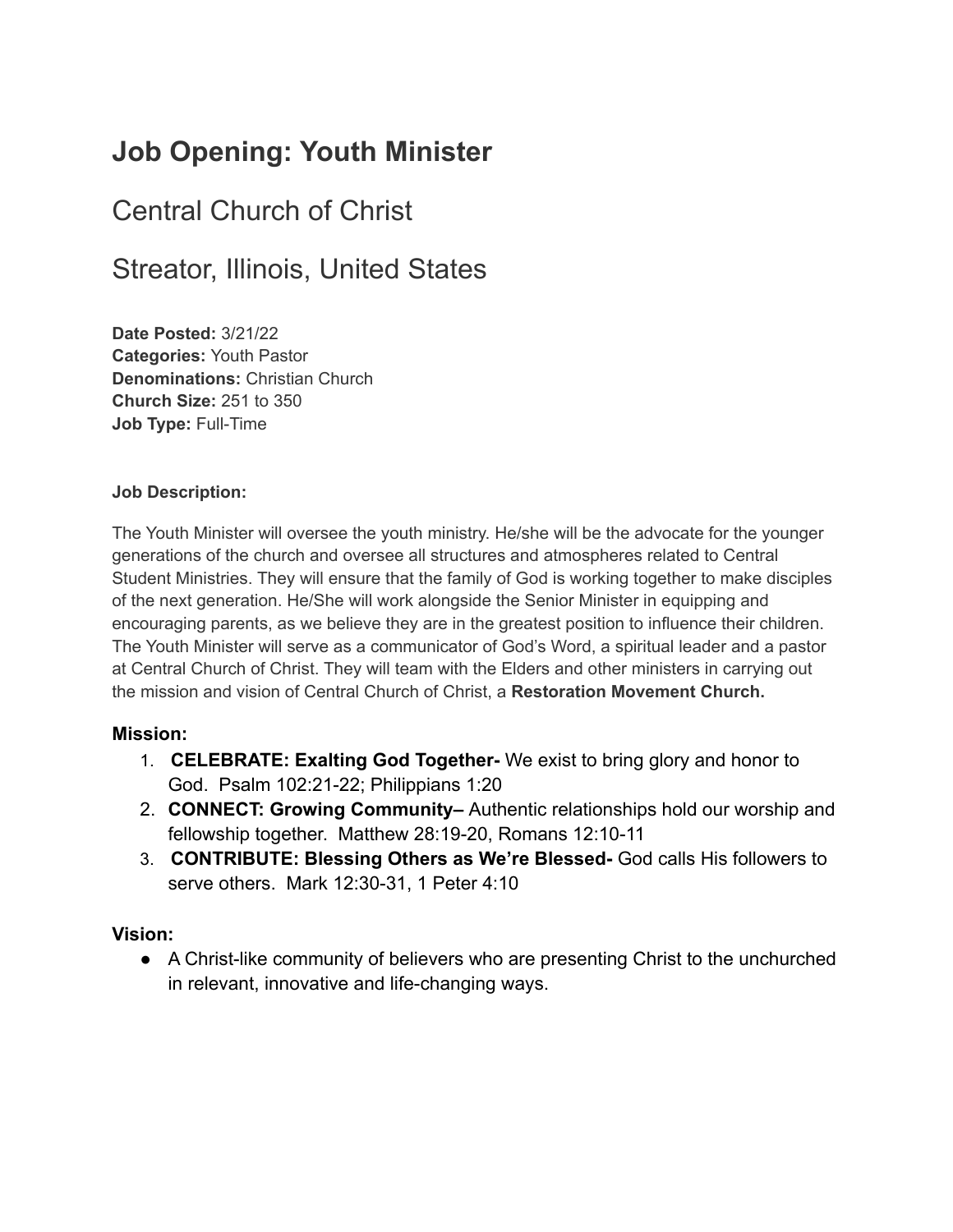#### **POSITION PROFILE**

- The Youth Minister will oversee the discipleship systems for youth and to their parents.
- The Youth Minister will work closely with the Senior Minister in discipleship efforts to ensure that parents are prepared to lead their children and that young people have other spiritual mentors within the church.

## **JOB DUTIES/RESPONSIBILITIES:**

## **Accountability**

• The Youth Minister is accountable to the Elders and partners with other ministerial staff to achieve the goals of the Elder/Ministerial staff.

## **Leadership**

- Model Servant Leadership and Incarnational Ministry
- Shepherding youth and families including their spiritual formation and growth
- Calling related to pastoral care
- Youth and family evangelistic outreach
- Occasionally preach, conduct weddings and funerals as needed.
- Recruit, train, and develop youth ministry partners.
- Oversee relational, engaging ministries to youth.
- Ensure that the curriculum used at each level of spiritual development connects to the next.
- Provide leadership growth opportunities for youth and youth ministry partners promoting their ownership in the life of the Youth Ministry.
- Ensure that both he/she and ministry leaders connect regularly with parents in order to develop a clear partnership in the discipleship of their children.

#### **Collaboration**

- Works closely with other Ministerial Staff to ensure appropriate connection opportunities are explored and developed to increase overall youth and family connection to and participation in the body of believers at Central Church of Christ.
- Meets with Ministerial staff on a regular basis for prayer and planning.